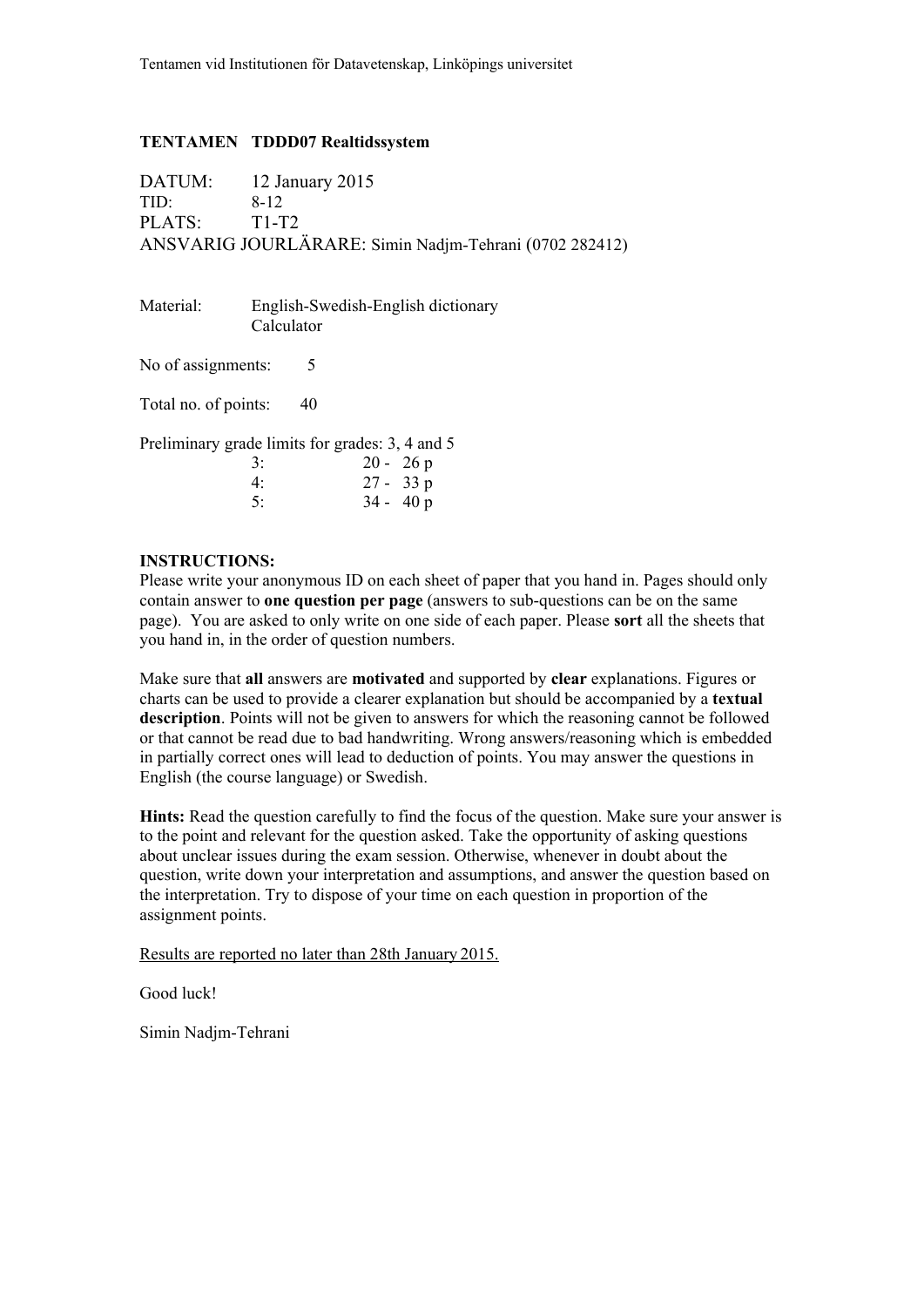# **Q1: Scheduling**

A autonomous underwater vehicle (AUV) is a complex system with navigation and control functions that work autonomously using information gathered from a range of sensors, and include several processors. Consider an AUV processor on which the following three functions (computational processes) will be implemented on the same CPU: (1) A motion control process which will be in charge of controlling the motion in the x-y-z dimensions using motors, rudders, and propeller(s), (2) a sensor fusion component that evaluates and updates the information based on collected values from compasses, depth sensors, sidescans, sonars, and other sensors, (3) a planning and navigation process that constructs a longer range trajectory based on a given mission.

Assume that the motion control process has a period of 10ms and has a maximum computation time of 2ms, the sensor fusion process has a period of 5ms and has a WCET of 3ms, and the planning and navigation process has a period of 20 and a WCET time of 3ms.

a) Construct a a cyclic schedule for the above set of processes, justify your choices, and present your minor and major cycle.

(2 points)

b) Consider now that new sensors are to be added to improve the location awareness of the AUV and your task is to decide how much additional CPU usage is available for managing the additional sensor fusion tasks that need to done. Given that the cyclic scheduling policy is to be preserved, how would you answer that question? Motivate your answer by including the change to your cyclic schedule in part a) above as part of the reasoning.

(2 points)

c) Assume now that a new CPU is being considered for the implementation which will lead to the WCET for all the processes in part a) to be reduced by half. Assume further that the additional capacity is to be used to include two new processes. One for updating the display unit with the estimated position of the nearest obstacles (with a period of 5ms), and another process for updating the current position of the AUV on the same screen (every 10ms). Assume that the five processes will be scheduled to run using a ratemonotonic scheduler (RMS). Assume further that each of the two new processes need a 1ms interval to update the screen with mutual exclusion. What is the maximum blocking time that you would use in the response time analysis for each process in the set when using RMS in combination with the immediate ceiling protocol (ICP)?

(3 points)

d) Present a proof sketch that any process instance being run in the RMS-ICP set up will be only blocked once during its runtime.

 (3 points) e) Discuss the problem of deadlocks in the context of cyclic scheduling.

(1 point)

#### **Q2: Dependability and predictability**

a) The US Federal Communications Commission (FCC) has issued an investigative report on last April's 911 meltdown that affected 81 public safety answering points (PSAP) in seven states and blocked over 5,600 calls for help, saying the event was entirely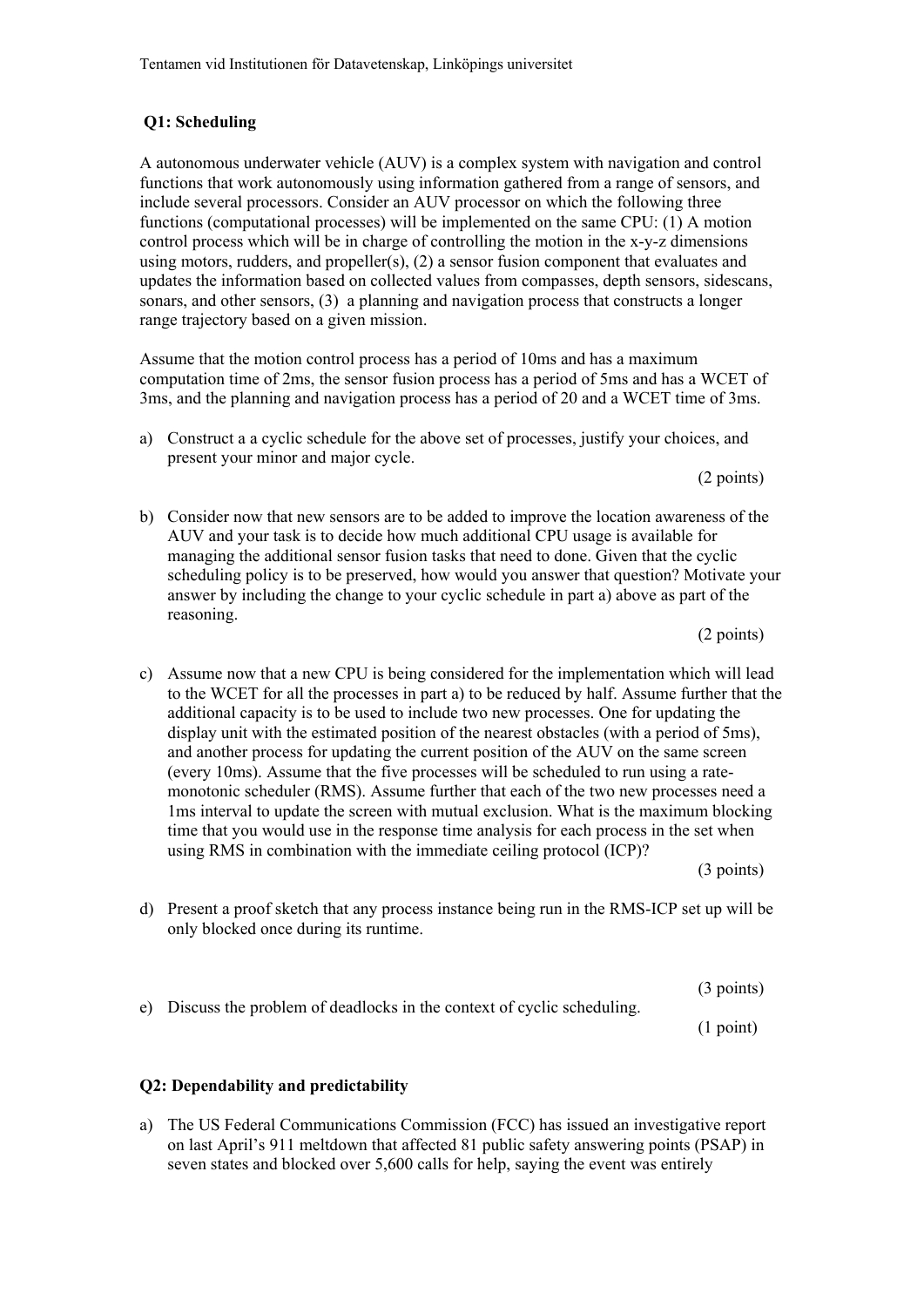preventable. It explained that the outage occurred because of a "software coding error" at Intrado Inc.'s Colorado network center, which provides routing services for several states.

"At 11:54 p.m. on April 9, 2014, the PSAP trunk member's counter at Intrado's emergency call management centre exceeded its threshold and could send no more 911 calls to PSAPs using  $CAMA<sup>1</sup>$  trunks. Under normal operations, the PSAP trunk member assigns a unique identifier for each call that terminates using CAMA trunks. This is how Intrado has implemented the protocol commonly used to complete 911 calls over CAMA trunks, which (unlike SS7) require additional features to carry the signaling.

In this case, the trunk assignment counter reached a pre-set capacity limit to assign trunks, which meant that no additional database entries to reserve a PSAP CAMA trunk could be created, no trunk assignments for call delivery could be made for PSAPs with CAMA trunks and, therefore, no 911 calls could be completed to these PSAPs or any backup PSAP through the Englewood emergency call management centre.

When the software stopped making trunk assignments, it prevented calls being routed through the Englewood hub from reaching these PSAPs. Further, inadequate alarm management resulted in significant delays in determining the software fault and restoring 911 service to full functionality. Intrado operated a redundant hub in Miami, Florida to which 911 traffic could have been immediately rerouted, but because the malfunction was not detected promptly and mitigation actions were not efficiently developed, Intrado did not execute either an automatic or manual switchover of traffic to the Miami hub until six hours had elapsed. This switchover almost immediately restored the service."

Use the terminology of IFIP Working Group 10.4 (from the course literature) to associate the chain of events with the fault-error-failure causal chain in this scenario, and classify the fault as permanent or intermittent.

- b) Explain the notion of fault forecasting (according to the IFIP 10.4 terminology) and describe why it is useful for justifying dependability attributes.
- c) The Scania Truck company uses a 3-colour scheme (green-yellow-red) for scheduling messages sent on three CAN bus segments connected via a gateway, where each message is generated by one of 1000 functions operating in the trucks. Describe one advantage and one disadvantage of this architecture with respect to dependability.

a) The time-triggered architecture TTA supports redundancy in nodes and the transmission infrastructure as a means of fault tolerance. What is meant by "replica determinism" in the context of this architecture?

b) The following table presents 5 messages to be scheduled on a CAN bus (where "Tx time" stands for worst case transmission time of a message frame on the bus). Assume that deadline is equal to period for each of the messages. Assume further that time to transmit

# **Q3: Real-time Communication**

1

(1 point)

(4 points)

(2 points)

(3 points)

<sup>&</sup>lt;sup>1</sup> CAMA: Centralised Automatic Message Accounting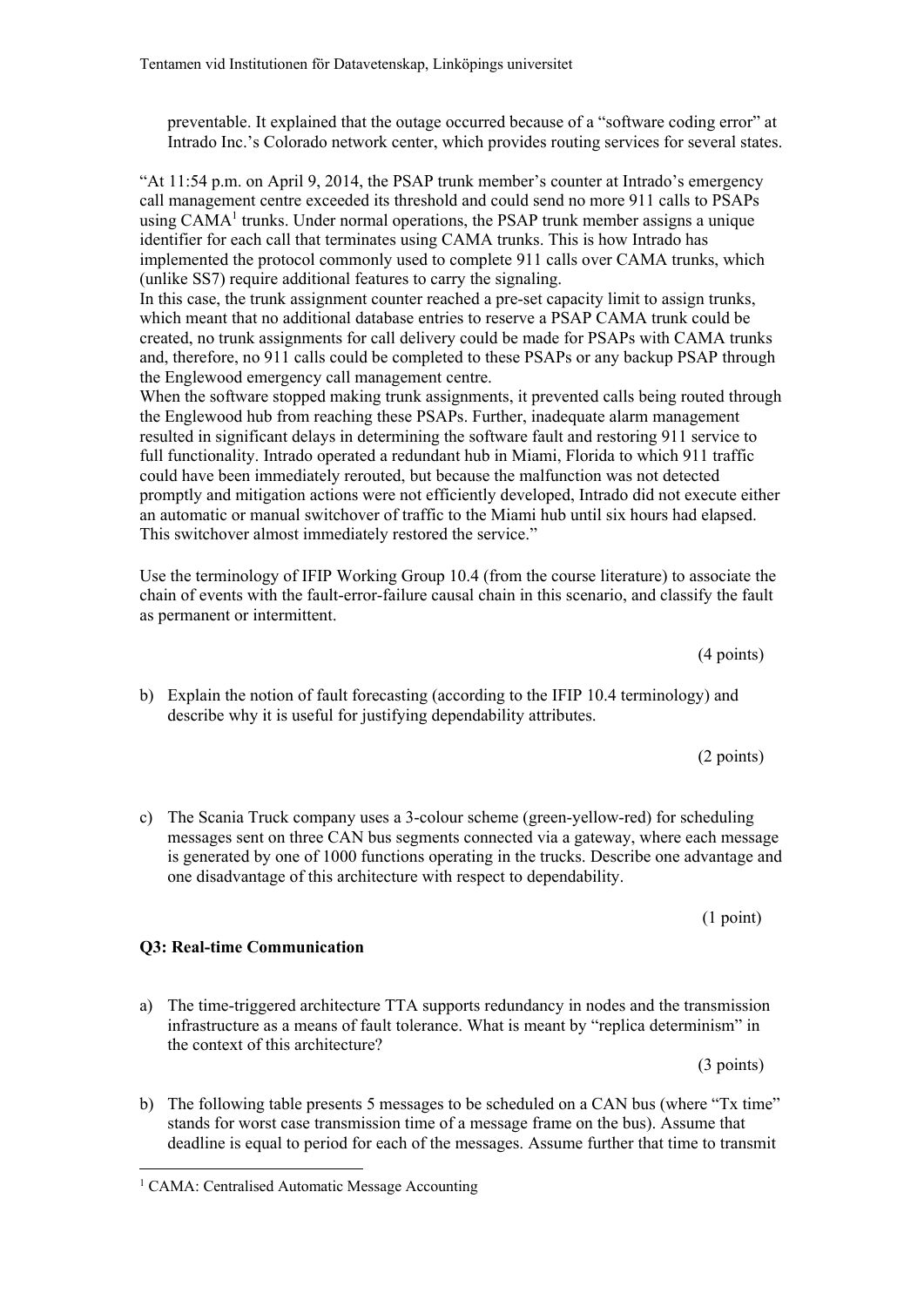| Message        | Priority  | Period (ms) | $Tx$ time $(ms)$ |
|----------------|-----------|-------------|------------------|
| $\rm m_1$      | Very High |             |                  |
| m <sub>2</sub> | High      | 50          |                  |
| m <sub>3</sub> | Medium    | 20          |                  |
| $\mathbf{m}_4$ | Low       | 10          |                  |
| m٢             | Very Low  | ንበ          |                  |

one bit is less than 1ms. Compute the maximum response time for message m3. Motivate the choices that you have made in the analysis, including your additional assumptions.

(3 points)

## **Q4: Application design & RTOS**

- a) Consider an air traffic control system where the goal of distributed traffic controller nodes is to collectively keep flying aircrafts within safety distances from each other. Decide which of the following properties is a functional property and which is an extra-functional property. Motivate your answer!
	- 1. The controller node should accept flight plans from each running aircraft and monitor the current position of the aircraft on a common screen.
	- 2. The amount of flight data regularly transmitted by each aircraft within a controller's coverage range should be limited to X kb.
	- 3. The accuracy of the recorded position of an aircraft on each controller screen should be within Z km of the actual position.
	- 4. If a flight data for one aircraft is lost the controller node should be able to retrieve the information on a second redundant poll or through contacting the other aircrafts in vicinity.

(4 points)

- b) Software engineering methods and processes are applied to both real-time and non-realtime systems for better quality assurance.
	- 1. Why is the discovery of design faults in real-time systems at an early stage harder than discovering them at a late development stage?
	- 2. When can misconceptions in requirements for a system be discovered? In any development phase?

(2 points)

c) Why is the organisation of memory as a pool of fixed sized units a preferred form of memory allocation within real-time operating systems?

(2 points)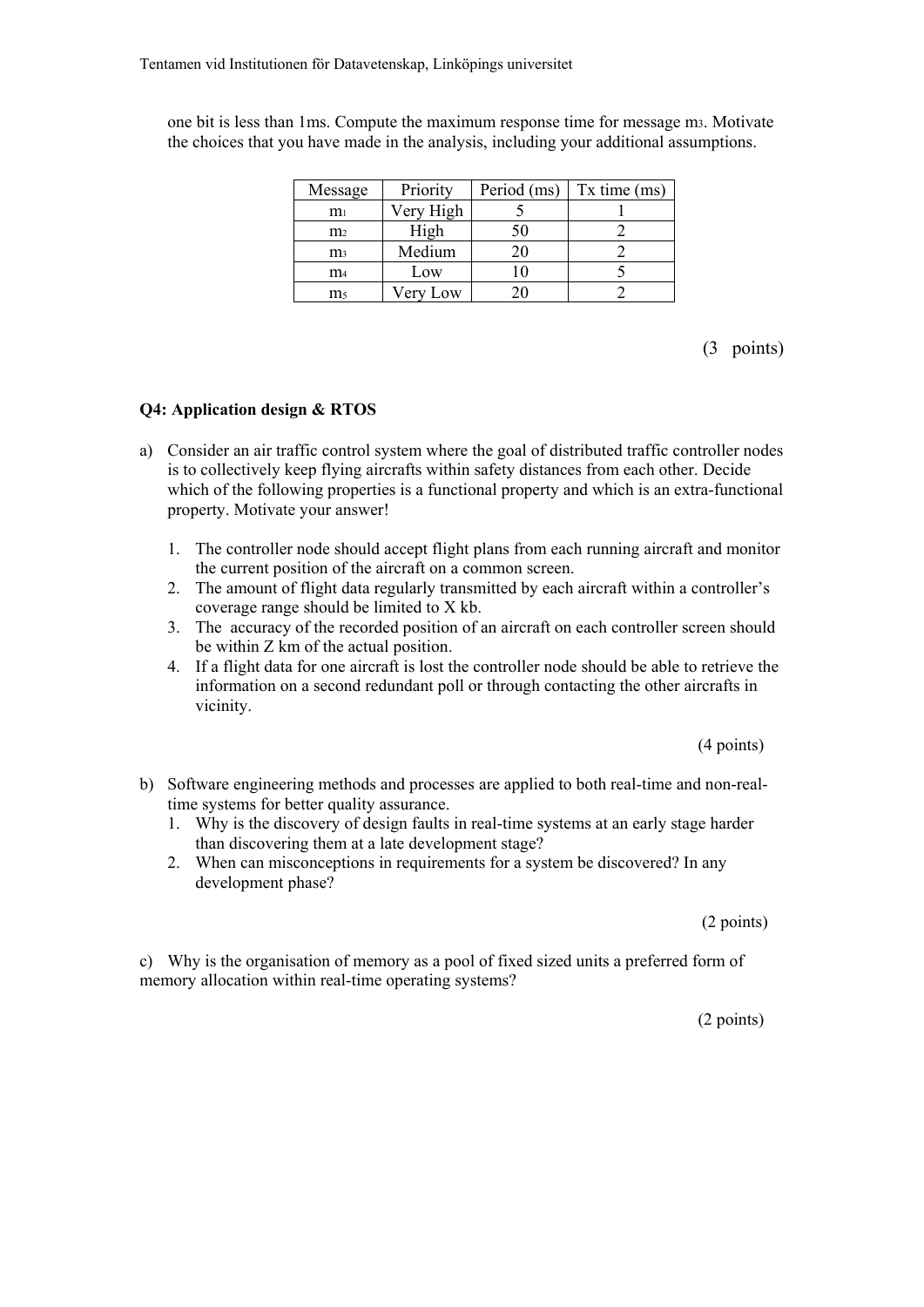#### **Q5: Distributed systems, Quality of Service (QoS)**

a) Take a stand on the following statements, motivating your answer by referring to the relevant terminology discussed in the course literature: 1) Live video broadcast and video streaming applications have different packet loss requirements. 2) A system that uses Lamport-MellierSmith algorithm for clock synchronisation does not provide adequate synchronisation in presence of two-face clocks. 3) Buffer management in Internet middle nodes is a means of prioritizing packets that have short deadlines.

(3 points)

- b) Present the rules that govern the operation of vector clocks in distributed systems. (3 points)
- c) Zhen et al. have suggested a method for managing overloads in physical machines at data centres by migrating virtual machines from overloaded ones to less overloaded ones. They use notions of hot, cold, skewness, etc with respect to the current load of a machine. How do they ensure that the spreading of the load on too many physical machines does not lead to excessive energy consumption?

(2 points)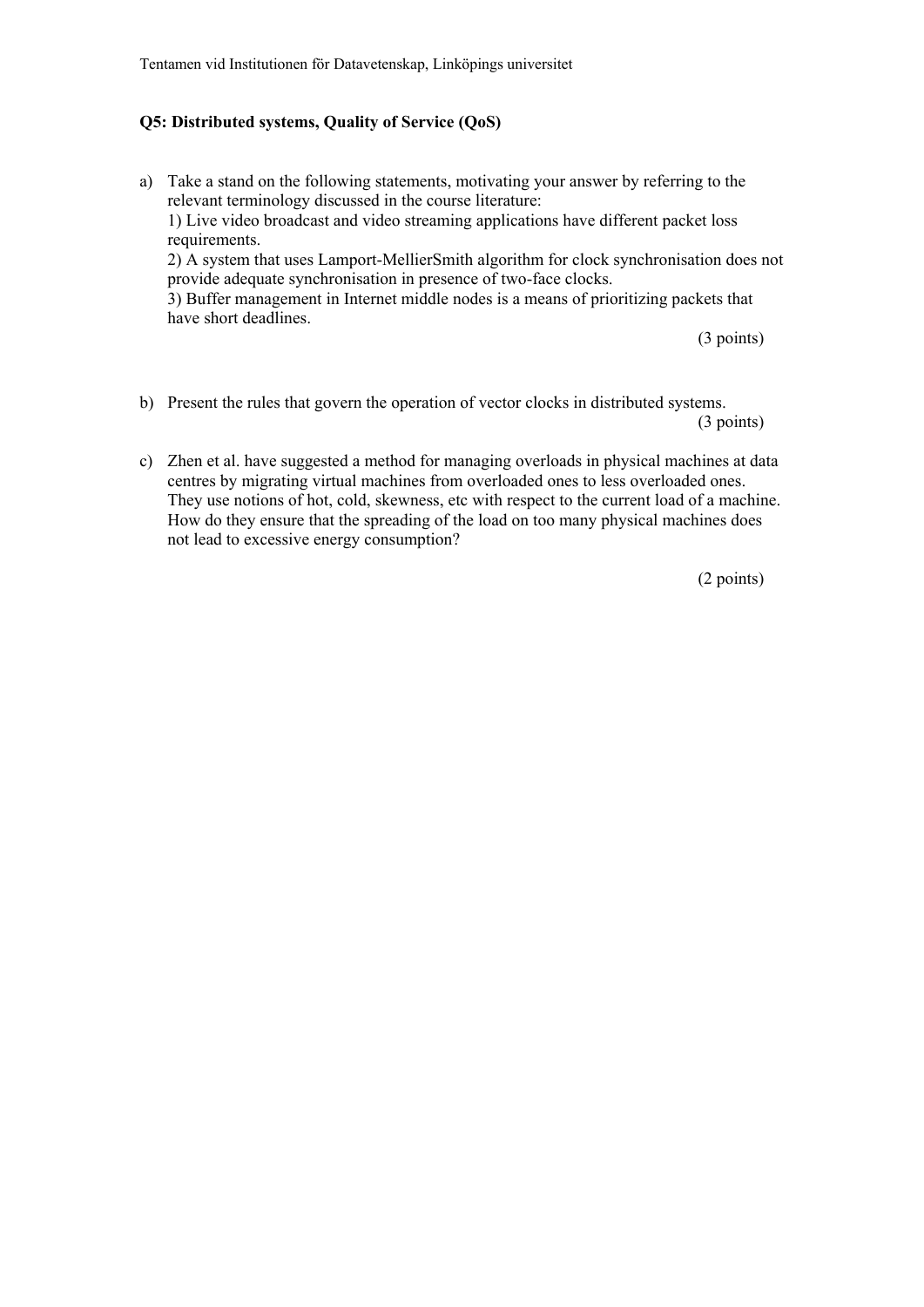

## **Notation for Processes**

- $C =$  Worst-case execution time
- $B =$  Worst-case blocking time
- $D =$ Relative deadline
- $n =$ Number of processes
- *T* = Period
- $R$  = Worst-case response time
- $J =$  Release jitter

## **Schedulability test for Rate Monotonic:**

$$
\sum_{i=1}^n \left(\frac{C_i}{T_i}\right) \le n(2^{1/n}-1)
$$

# **Schedulability test Earliest Deadline First:**

$$
\sum_{i=1}^n \left(\frac{C_i}{T_i}\right) \le 1
$$

## **RMS Response time analysis**

$$
w_i = C_i + B_i + \sum_{\forall P_j \in hp(P_i)} \left[ \frac{w_i + J_j}{T_j} \right] C_j
$$
  

$$
R_i = w_i + J_i
$$

*hp*(*Pi*) is the set of processes with a higher priority than process *Pi*.